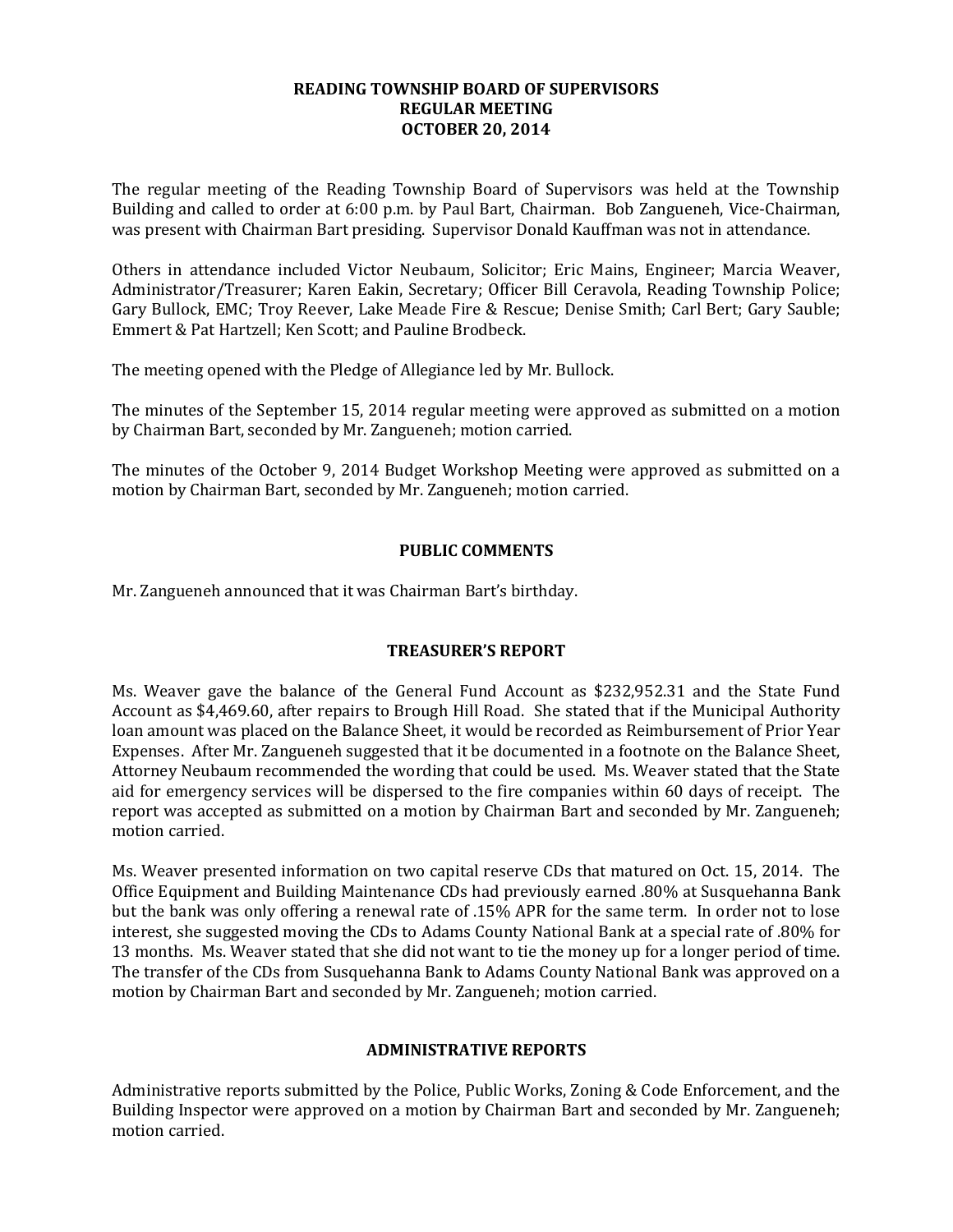### **ENGINEER'S REPORT**

#### **Hampton Heights Stormwater Management**

A memo from Eric Mains was presented to the Board addressing Stormwater Management in the Hampton Heights development. The plans for the development allow a maximum of 3,500 sq. ft. of impervious surface for each lot. The policy being proposed takes into account the pipes and retention area designed in the approved plan for the development. Mr. Mains pointed out that the responsibility for the stormwater pipes will be transferred when the roads in the development are turned over to the Township and that extra steps need to be added acknowledging the permitting process. He explained that when a Hampton Heights resident comes in for a permit, the Zoning Officer will give them the policy if their project would exceed the 3,500 sq. ft. of impervious surface allowed for the lot. He stated that the resident could be allowed to do the project if secondary facilities are put in place such as seepage beds, rainwater harvest tanks, rain gardens, etc. The engineering costs involved in creating a secondary facility would be incurred by the property owner. The Drainage Policy Memo outlining the procedure for individual stormwater management plans within Hampton Heights was adopted as written on a motion by Chairman Bart and seconded by Mr. Zangueneh; motion carried.

## **Subdivision of Church and Magistrate Office Properties**

Mr. Mains worked on the plan with Zoning Officer, Kelly Duty. He indicated that the sewage issue needs to be discussed but that a lot could be created which meets the Township Zoning Ordinance. Mr. Zangueneh stated that the appraised property should be managed by the supervisors as an asset. He voiced his concerns that the prospective buyers may have expected the lot to have a sewage system already in place. Mr. Mains stated that a new lot cannot be created without a sewage plan. A workshop will be scheduled at a later date to discuss the subject.

# **SUBDIVISION & LAND DEVELOPMENT**

### **Denise Smith - Turkey Pit Road, SALD Plan#2014-03**

- The DEP Planning Waiver and Non-Building Declaration was approved on a motion from  $\bullet$ Chairman Bart and seconded by Mr. Zangueneh; motion carried.
- The Sewage Facilities Planning Module, Component 1 was approved on a motion from  $\bullet$ Chairman Bart and seconded by Mr. Zangueneh; motion carried. Attorney Neubaum presented the Sewage Facilities Planning Module for the Board members' signatures.
- A waiver from SALDO §22-303 for the submission of a preliminary plan was approved on a motion by Chairman Bart and seconded by Mr. Zangueneh; motion carried.
- The Final Subdivision Plan was approved with the following conditions on a motion by Chairman Bart and seconded by Mr. Zangueneh; motion carried:
	- 1. All appropriate signatures, seals, and certifications should be provided. (§22-304.A(16))
	- 2. Notation correction should be made to the Conditional Use Hearing statement indicating the docket number as 2014-01C and the appropriate code number as §27-503(B)(2).
	- 3. An approved Sewage Facilities Planning Module. (§22-306.B(10))
	- 4. A merger agreement will be required for all lots where lands are to be added. (§22-308.D)
	- 5. An approved Erosion & Sediment Control Plan with the associated NPDES Stormwater Discharge from Construction Activities Permit. (§22-304.B(2))
	- 6. A signature block shall be provided on each plan sheet. (§22-306.A(28))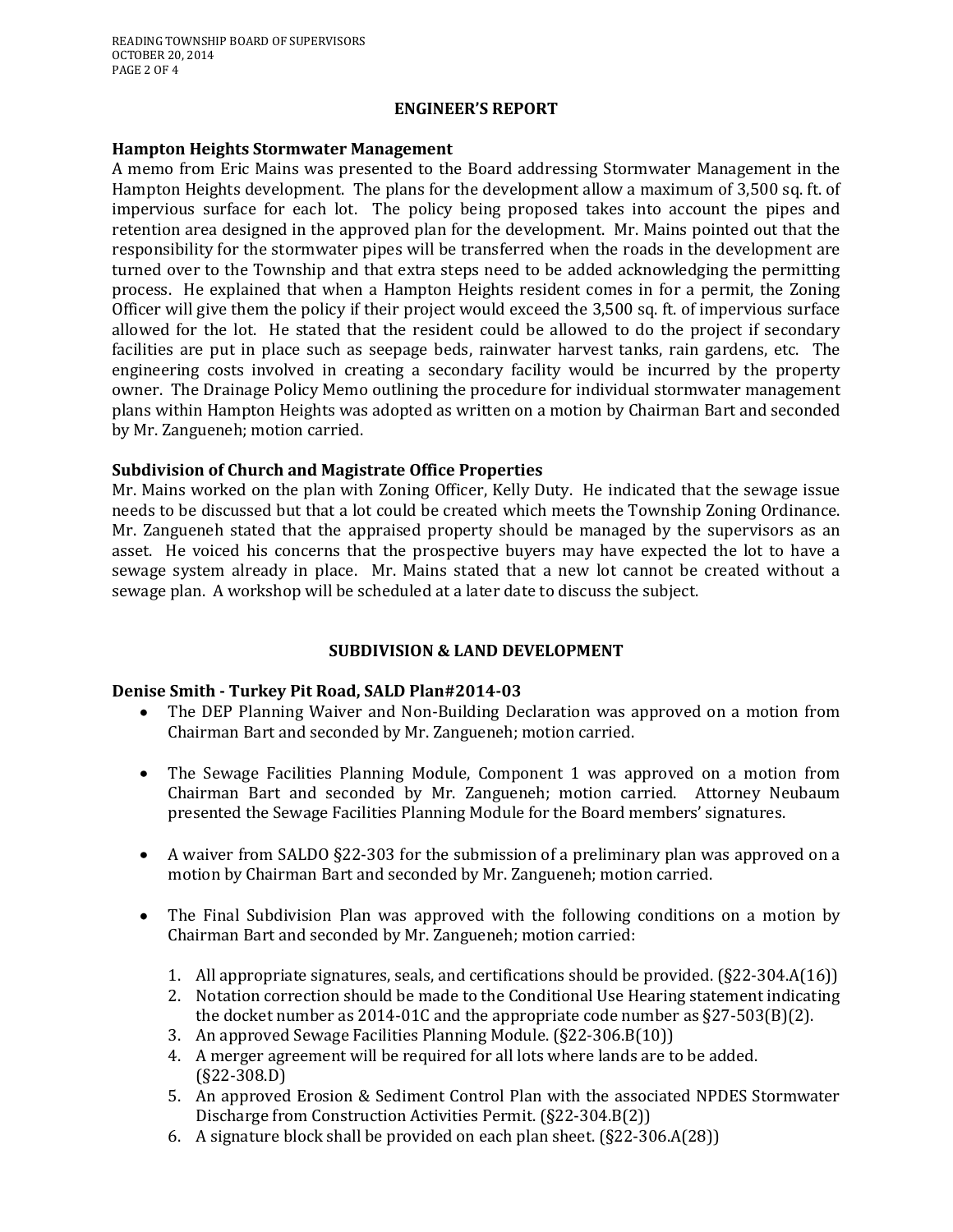7. As-Built Plan is required upon completion of Stormwater Control Measures. (§22-310)

# **Conditional Use Hearing Findings of Fact**

The Finding of Facts and Conclusion of Law document presented by Attorney Neubaum was adopted on a motion by Chairman Bart and seconded by Mr. Zangueneh; motion carried.

### **J. Luther Howe, Jr. - Final Subdivision Plan #2014-04**

- The DEP Planning Waiver and Non-Building Declaration was approved on a motion by Chairman Bart and seconded by Mr. Zangueneh; motion carried.
- The Final Subdivision Plan was approved pending the submittal of an approved Sewage Facilities Planning Module (SALDO §22-306.B(10)) on a motion by Chairman Bart and seconded by Mr. Zangueneh; motion carried.

## **Robert Everett - Round Hill Road- Final Subdivision Plan #2014-05**

- The DEP Planning Waiver and Non-Building Declaration was approved on a motion by Chairman Bart and seconded by Mr. Zangueneh; motion carried.
- The Sewage Planning Module, Components 2 and 4, Resolution 2014-21 was adopted on a motion by Chairman Bart and seconded by Mr. Zangueneh; motion carried.
- The Final Subdivision Plan was approved on a motion by Chairman Bart conditioned upon the submittal of an approved Sewage Facilities Planning Module (§22-306.B(10)), seconded by Mr. Zangueneh; motion carried.

### **Shemon Property Plan #2007-08**

The receipt of the Shemon Property Plan Phasing Schedule for Development was acknowledged on a motion by Chairman Bart and seconded by Mr. Zangueneh; motion carried.

### **RESOLUTIONS**

### **Resolution 2014-22 Amending Resolution 2014-01 Regarding Wage Rates**

Wage rates for the Public Works employees were not calculated correctly on Resolution 2014-01 and an adjustment was necessary to show the correct hourly wage rates. Resolution 2014-22 was adopted on a motion by Chairman Bart and seconded by Mr. Zangueneh; motion carried.

### **MISCELLANEOUS**

### **Distribution of 2014 Foreign Fire Insurance Premium Tax to Fire Companies**

Ms. Weaver stated that Lake Meade and Hampton fire companies will each receive 40% of the State Aid and East Berlin Fire Company will receive 20%. The tax will be distributed consistent with the method suggested by the treasurer on a motion by Chairman Bart and seconded by Mr. Zangueneh; motion carried.

### **Pennsylvania Compensation Rating Bureau Separation of Workers Comp Claims History**

Approval was given to submit a letter to the PCRB requesting segregation of the volunteer fire company exposure from the municipality experience mod rating on a motion by Chairman Bart and seconded by Mr. Zangueneh; motion carried.